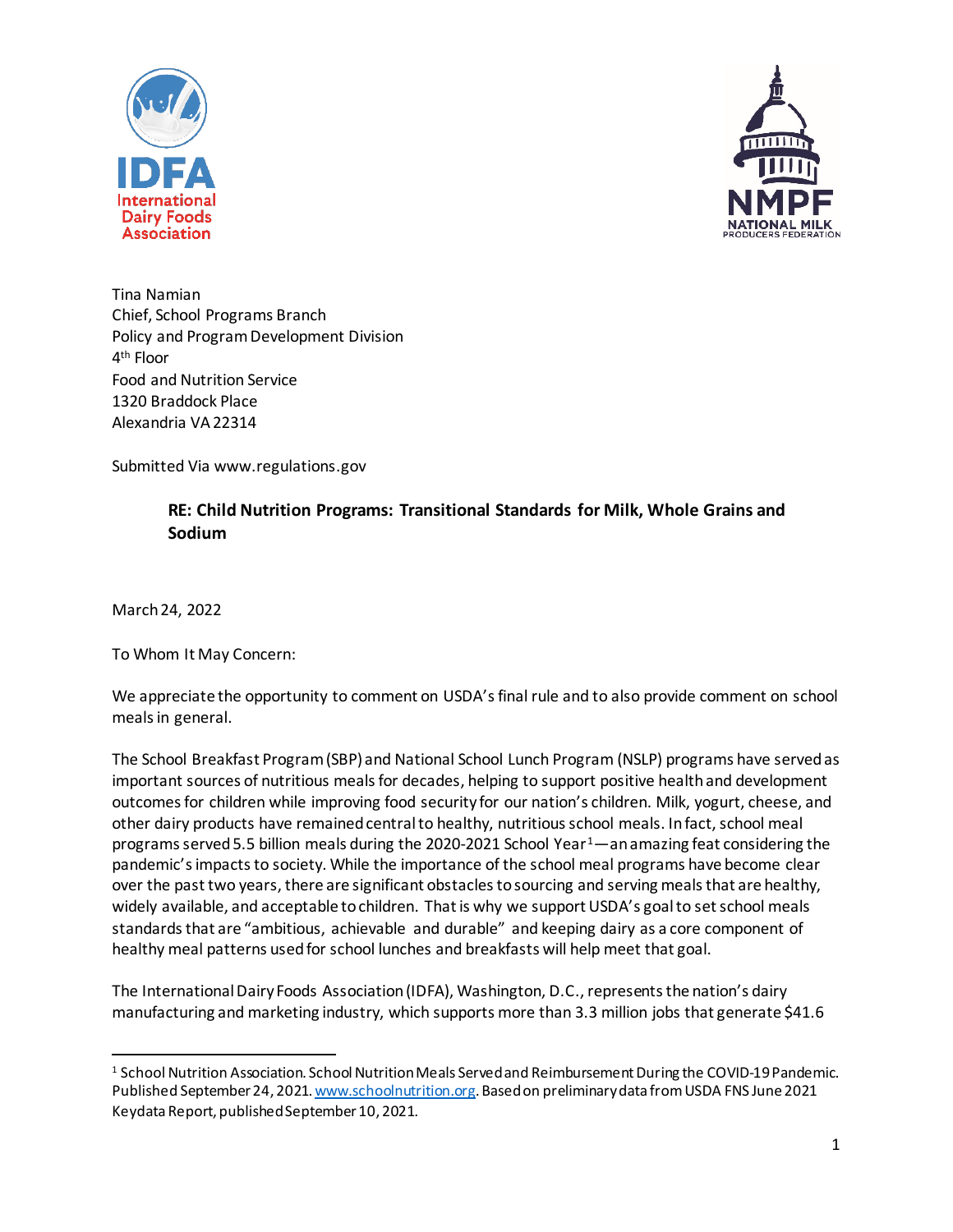billion in direct wages and \$753 billion in overall economic impact. IDFA's diverse members make 90 percent of the milk, cheese, ice cream, yogurt and cultured products, and dairy ingredients produced and marketed in the United States and sold throughout the world. Safe, nutritious, affordable, and sustainable, dairy foods offer unparalleled health and consumer benefits to people of all ages.

The National Milk Producers Federation (NMPF), established in 1916 and based in Arlington, VA, develops and carries out policies that advance the well-being of dairy producers and the cooperatives they own. The members of NMPF's cooperatives produce the majority of the U.S. milk supply, making NMPF the voice of dairy producers on Capitol Hill and with government agencies. NMPF provides a forum through which dairy farmers and their cooperatives formulate policy on national issues that affect milk production and marketing.

# **Support of Transitional Standards**

In 2020, the federal Dietary Guidelines Advisory Committee report found that a staggering 79 percent of 9- to 13-year-olds are not meeting the recommended intake of dairy foods and thereby under consuming a variety of nutrients during childhood and adolescence, including potassium, calcium, and. Children of all ages are falling short of these recommendations, and they rely on school meals to meet their nutritional needs. The transitional standards publishedin February 2022 allow schools to continue to serve milk that students prefer to drink while remaining consistent with the Dietary Guidelines. The rule gives clarity to school meals professionals and dairy food makers as they plan amid supply chain challenges, and it will improve students' access to dairy products, particularly milk and its 13 essential nutrients, and cheese as a nutrient-rich protein alternate. Notably, the transitional rule permits low-fat flavored milk in school meals and sets sodium levels that will serve as an important means of helping children reach their nutritional goals as indicated in the 2020-2025 Dietary Guidelines for Americans (DGA).

# Low-fat Flavored Milk

Low-fat flavored milk provides the same micronutrients as white milk, but with a flavor that many children prefer. Flavored milks, like all cow's milk, are a source of 13 essential nutrients, including calcium, vitamin D, and potassium. Flavored milk currently sold in schools has been reformulated to provide these nutrients with lower levels of calories and added sugars.[2](#page-1-0) Most flavored milk in schools now meets or beats the sugar limit recommended by the National Academies of Science, Engineering, and Medicine (formerly the Institute of Medicine).<sup>[3](#page-1-1)</sup> This small amount of added sugar results in a product that students prefer, with more students selecting milk and students drinking more of that milk when flavored milk is available. This drives increased consumption of the essential nutrients that milk provides, a recommendation made by the 2020-2025 DGA as a means of helping children reach their nutrient needs.

We appreciate aligning competitive food options with the school meals permitting low-fat flavored milk for a la carte and other competitive sales. This will ease the bidding process for schools while providing a variety of nutritious options for students.

<span id="page-1-0"></span><sup>&</sup>lt;sup>2</sup> Prime Consulting. All Channel Tracking: The Projection of Milk Volume by Sales Channel, 2019 Edition, August 2020.

<span id="page-1-1"></span><sup>3</sup> Institute of Medicine. 2007. Nutrition Standards for Foods in Schools: Leading the Way Toward Healthier Youth. Washington, DC: The National Academies Press. https://doi.org/10.17226/11899.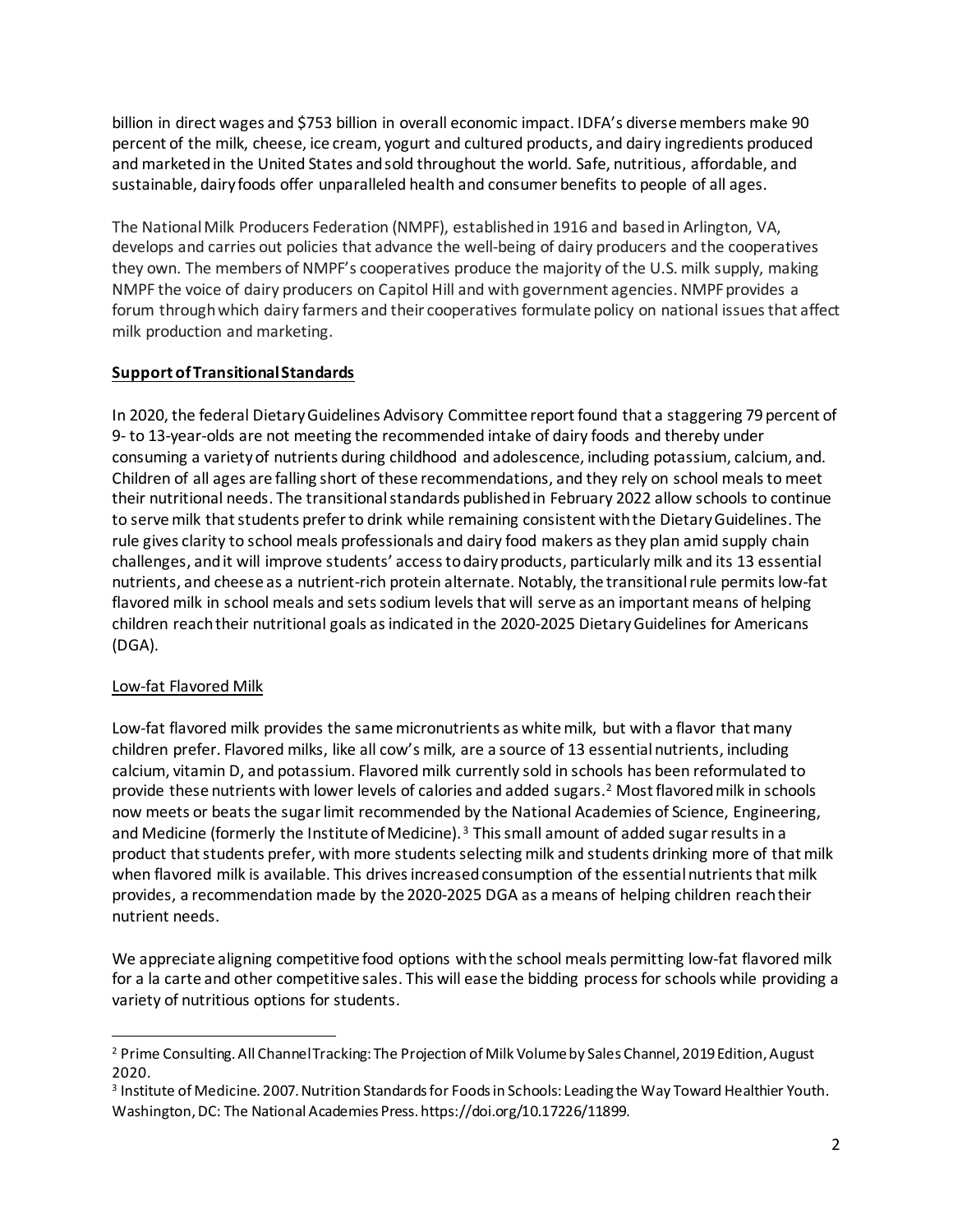We also agree with USDA's decision to permit low-fat flavored milk as an option in the Child and Adult Care Food Program (CACFP) for children older than 5 years. This will ease the bidding and meal planning process for schools that participate in both CACFP and school meal programs.

# Reduced Lactose Dairy Options

We support the clarification that lactose-free and reduced lactose milk is an acceptable option in CACFP meals and snacks. Milk with lower lactose provides the same important package of nutrients as conventional milk, meaning that it is an important nutrient-dense beverage for those with lactose intolerance. If children avoid dairy completely due to concerns about lactose intolerance, this can adversely affect their intake of calcium, potassium, and vitamin D -- nutrients already lacking in the American diet. [4](#page-2-0),[5](#page-2-1) Since lactose-free and reduced lactose milk will provide these same essential nutrients, the inclusion of lower lactose options in CACFP is consistent with other federal nutrition programs and with the 2020-2025 DGA.

## Sodium

We appreciate the extra time allowed for manufacturers to reformulate milk products to achieve lower sodium targets, as finalized in the February rule. This will facilitate research and development efforts by allowing for sufficient time needed to conduct work on product development, including but not limited to reformulation, shelf life, stability, packaging, labeling and safety testing, as well as with consumer taste adjustments. The 10% sodium reduction in Target 1A for NSLP is a helpful step to allow time for these efforts.

However, there will still be a limit of how much further some products can lower sodium content. Many products have reached a point of diminishing returns. For example, cheesemakers have worked over the last decade or more to develop cheeses with lower sodium content. Nevertheless, the functionality of salt in cheese makes it particularly difficult to continue to lower sodium levels without starting to encroach on the critical role that sodium plays in food safety.

## **Comments about Future of School Meals Nutrition Criteria**

USDA's stated goal is to set nutrition standards for school meals that are "ambitious, achievable and durable." We agree with such a goal for school breakfasts and lunches and assert that dairy foods are centralto making meals that meet these requirements. Our understanding of this goal is to promulgate nutrition standards that are ambitious while being reasonable. Such standards are achievable from an implementation perspective because they affirm gradual, phased-in changes that are accepted by students because they also prioritize palatability. Finally, the standards are durable because they adhere to the DGA and offer flexibility to evolve with emerging nutrition science.

<span id="page-2-0"></span><sup>4</sup> U.S. Department of Health and Human Services and U.S. Department of Agriculture. 2015-2020 Dietary Guidelines for Americans 8th Edition

<span id="page-2-1"></span><sup>5</sup> Savaiano DA, Boushey CJ, McCabe GP. Lactose intolerance symptoms assessed by meta-analysis: a grain of truth that leads to exaggeration. J Nutr. Apr 2006;136(4):1107-1113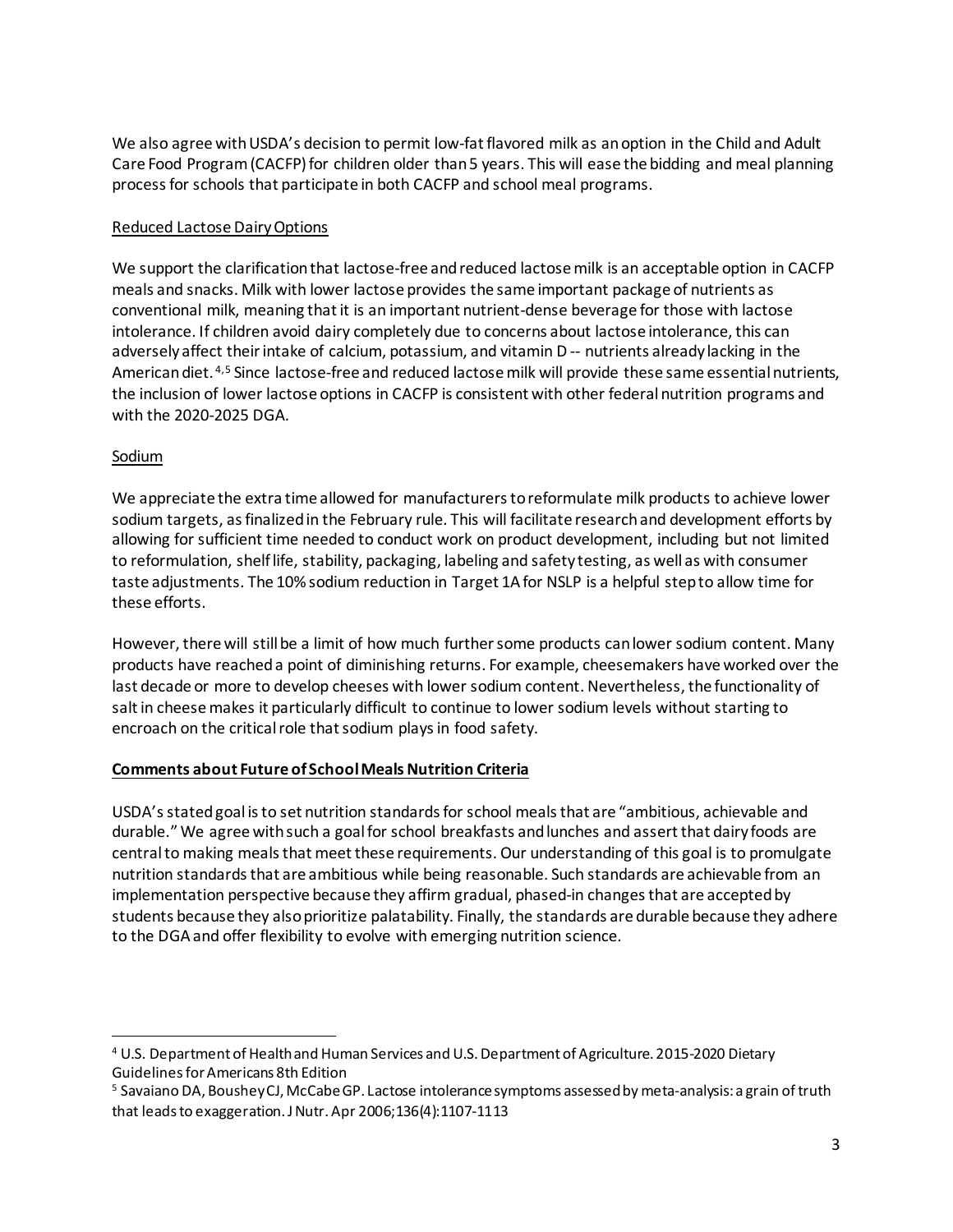School meals are already a nutritional success story. The 33.8 million meals served each day during the 2020-2021 school year<sup>[6](#page-3-0)</sup> provide a variety of healthy foods and beverages, including fruits, vegetables, and dairy. School meals are a key source of nutrition for children and these meals are often the healthiest of the day, often much healthier than the meals brought from home, resulting in significantly more milk consumed.  $7,8,9$  $7,8,9$  $7,8,9$  $7,8,9$  $7,8,9$  American parents support these healthy school meals: in a recent survey by Morning Consult, 88% of parents identify making public school meals healthy and nutritious as a top or important priority. [10](#page-3-4) A recent study of eating trends has demonstrated that school is the healthiest location for American children to eat, and school meals are getting healthier: the HEI-2015 score for food eaten in school was 44.1 in 2003-2004 and 51.6 in 2017-2018, the only location where meal quality improved over that time period. [11](#page-3-5)

Unfortunately, changes to school schedules and school meals during the pandemic have reduced the number of school meals served to students each day. The 33.8 million daily school meals represent a loss of 4.7% of school breakfasts and 30.7% of school lunches from the 2018-2019 school year. [12](#page-3-6) This further underscores the importance of setting policies that will enhance participation in school meals programs and encourage intake of healthy options.

Nutrition standards need to be implementable for school food authorities and food manufacturers, as well as attractive and tasty for the children who will be eating these meals. No matter what nutrition requirements are put into place for school meals, the meals and each component of the meals must be eaten to contribute to nutritious eating patterns and overall health. Dairy products, particularly flavored milk, have been shown to increase participation in school meal programs and to reduce food waste because students consume more milk, and hence students and schools throw less away.

While waivers are not a replacement for permanent program policies, they are important to keep programs running during emergencies. The success of waivers during the pandemic should highlight the importance of the use of waivers as an essential tool to help with emergencies and other disruptions to the food supply to allow for the continued, uninterrupted delivery of nutritious and healthy foods to students.

<span id="page-3-0"></span><sup>6</sup> Food Research and Action Center. The Reach of Breakfast and Lunch: A Look at Pandemic and Pre-Pandemic Participation. February 2022. Available at: https://frac.org/research/resource-library/breakfast2022.

<span id="page-3-1"></span><sup>7</sup> Liu J, Micha R, Li Y, Mozaffarian D. Trends in Food Sources and Diet Quality Among US Children and Adults, 2003- 2018.*JAMA Netw Open.* 2021;4(4):e215262. doi:10.1001/jamanetworkopen.2021.5262.

<span id="page-3-2"></span><sup>8</sup> Farris AR, Misyak S, Duffey KJ, Davis GC, Hosig K, Atzaba-Poria N, McFerren MM, Serrano EL. Nutritional comparison of packed and school lunches in pre-kindergarten and kindergarten children following the implementation of the 2012-2013 National School Lunch Program standards. J Nutr Educ Behav. 2014 Nov-Dec;46(6):621-6. doi: 10.1016/j.jneb.2014.07.007. Epub 2014 Nov 7. PMID: 25457731.

<span id="page-3-3"></span><sup>9</sup> U.S. Department of Agriculture, Food and Nutrition Service, School Nutrition and Meal Cost Study, Alexandria, VA: April 2019. Available online at: www.fns.usda.gov/research-and-analysis.

<span id="page-3-4"></span><sup>&</sup>lt;sup>10</sup> Morning Consult-IDFA. National Tracking Poll on Low-fat Flavored Milk in School Meals. Survey conducted online February 16, 2022.

<span id="page-3-5"></span><sup>11</sup> Liu J, Micha R, Li Y, Mozaffarian D. Trends in Food Sources and Diet Quality Among US Children and Adults, 2003- 2018.*JAMA Netw Open.* 2021;4(4):e215262. doi:10.1001/jamanetworkopen.2021.5262.

<span id="page-3-6"></span><sup>12</sup> Food Research and Action Center. The Reach of Breakfast and Lunch: A Look at Pandemic and Pre-Pandemic Participation. February 2022. Available at: https://frac.org/research/resource-library/breakfast2022.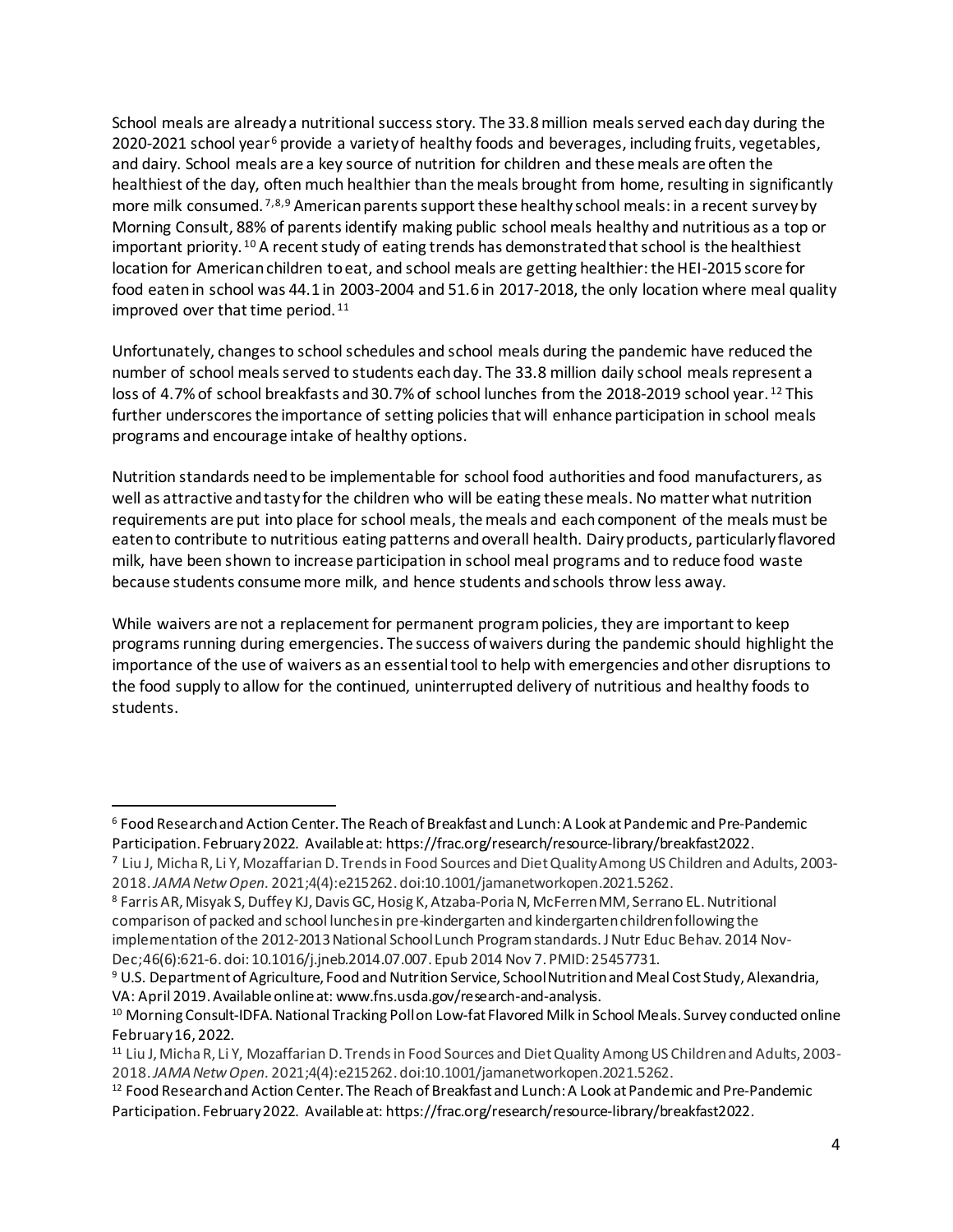As nutrition standards are implemented, USDA should develop and implement measures with defined metrics that would capture the impact of the changes to the nutrition standards, such as participation, nutritional adequacy, waste, and program costs.

# **Aligning School Meals with the Dietary Guidelines for Americans**

We agree with the goal of aligning the School Breakfast Program and National School Lunch Program with the current Dietary Guidelines for Americans(DGA). The DGArepeatedly recommended increased intake of dairy products, identifying dairy as an under-consumed food group.<sup>[13](#page-4-0)</sup> This is true even of many school age children, with between 68% and 76.2% of school age males and between 77.4% and 94.3% of school age females failing to meet recommended levels of dairy. [14](#page-4-1) Among youth ages 9-13, 79 percent fall short of recommended dairy intakes. For all youth aged 19 and younger, mean intake of dairy is only 1.9 cup-equivalent per day. [15](#page-4-2)

To support the goal of aligning with the DGA, the USDA should ensure that the nutrition standards encourage dairy consumption within the school meal programs. School meals are a significant source of dairy, with the School Breakfast Program providing 40% of the dairy needed by students each day and the NSLP providing 47%. [16](#page-4-3) For children, dairy is the number one source of three of the four food substances of public health concern as identified by the DGA: calcium, potassium, and vitamin  $D^{17}$ 

Strengthening school meals will support an overall goal of supporting food and nutrition security for American schoolchildren. School meals have proven to be an incredibly important source of good nutrition through the COVID pandemic, a time when many children were facing food security challenges.

# **School Meal Programs Should Adopt Policies that Encourage Increased Dairy Consumption**

The school meal programs are required to align with the goals of the DGA. The 2020-2025 DGA recommended three daily servings of milk or other dairy foods for adolescents and most children, but the DGA also shows that nearly all age groups, including all school-age groups, of both males and females, consume significantly less than the recommended amounts. [18](#page-4-5)

<span id="page-4-0"></span><sup>13</sup> U.S. Department of Agriculture and U.S.Department of Health and Human Services.*Dietary Guidelines for Americans, 2020-2025*. 9th Edition. December 2020. Available a[tDietaryGuidelines.gov](https://www.dietaryguidelines.gov/).

<span id="page-4-1"></span><sup>14</sup> Dietary Guidelines Advisory Committee. 2020. *Scientific Report of the 2020 Dietary Guidelines Advisory Committee: Advisory Report to the Secretary of Agriculture and the Secretary of Health and Human Services.Online Materials, Table 1.15.* U.S. Department of Agriculture, Agricultural Research Service, Washington, DC. Available at: [https://doi.org/10.52570/DGAC2020](https://gcc02.safelinks.protection.outlook.com/?url=https%3A%2F%2Fdoi.org%2F10.52570%2FDGAC2020&data=04%7C01%7C%7C1def88e633a84075d74308d9b6a701a5%7Ced5b36e701ee4ebc867ee03cfa0d4697%7C0%7C0%7C637741650667058549%7CUnknown%7CTWFpbGZsb3d8eyJWIjoiMC4wLjAwMDAiLCJQIjoiV2luMzIiLCJBTiI6Ik1haWwiLCJXVCI6Mn0%3D%7C3000&sdata=xQTnTwBtFERzcBsE704YxcPSj%2FLc%2BRf8ttP8yJCTiq4%3D&reserved=0).

<span id="page-4-2"></span><sup>15</sup> Dietary Guidelines Advisory Committee. 2020. *Scientific Report of the 2020 Dietary Guidelines Advisory Committee: Advisory Report to the Secretary of Agriculture and the Secretary of Health and Human Services.Online Materials, Table 1.15.* U.S. Department of Agriculture, Agricultural Research Service, Washington, DC. Available at: [https://doi.org/10.52570/DGAC2020](https://gcc02.safelinks.protection.outlook.com/?url=https%3A%2F%2Fdoi.org%2F10.52570%2FDGAC2020&data=04%7C01%7C%7C1def88e633a84075d74308d9b6a701a5%7Ced5b36e701ee4ebc867ee03cfa0d4697%7C0%7C0%7C637741650667058549%7CUnknown%7CTWFpbGZsb3d8eyJWIjoiMC4wLjAwMDAiLCJQIjoiV2luMzIiLCJBTiI6Ik1haWwiLCJXVCI6Mn0%3D%7C3000&sdata=xQTnTwBtFERzcBsE704YxcPSj%2FLc%2BRf8ttP8yJCTiq4%3D&reserved=0).

<span id="page-4-3"></span><sup>&</sup>lt;sup>16</sup> U.S. Department of Agriculture, Food and Nutrition Service, School Nutrition and Meal Cost Study: Volume 1 -School Meal Program Operations and School Nutrition Environments, by Sarah Forrestal et.al. Project Officer, John Endahl, Alexandria, VA: April 2019. Available online at: www.fns.usda.gov/research-and-analysis.

<span id="page-4-4"></span><sup>17</sup> Keast, Fulgoni, Nicklas, O'Neil. Food Sources of Energy and Nutrients among Children in the United State: National Health and Nutrition Examination Survey 2003-2006. *Nutrients* 2013, 5, 283-301, doi: 10.3390/nu5010283 <sup>18</sup> Dietary Guidelines Advisory Committee. 2020. *Scientific Report of the 2020 Dietary Guidelines Advisory* 

<span id="page-4-5"></span>*Committee: Advisory Report to the Secretary of Agriculture and the Secretary of Health and Human Services.Online*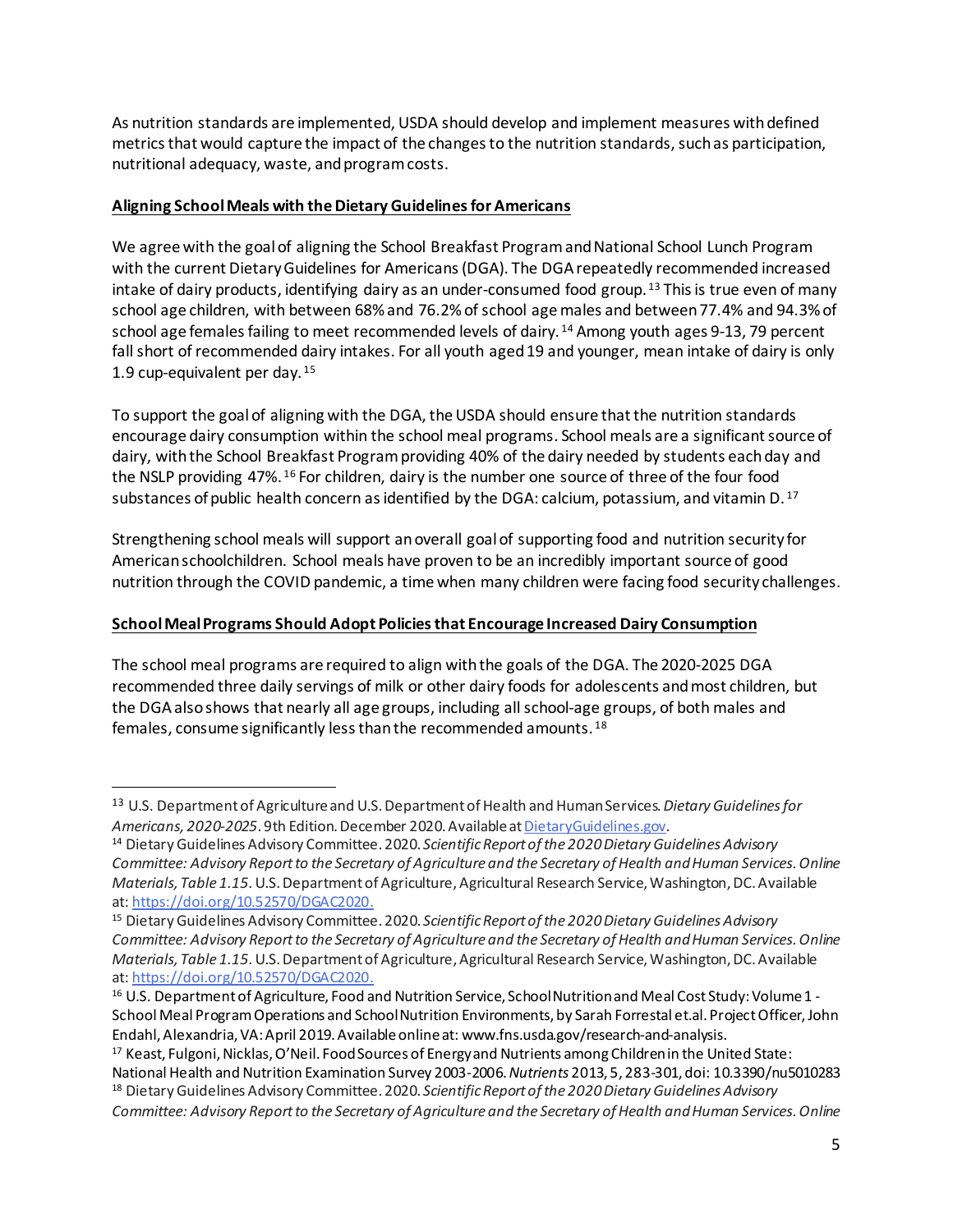An overall decline in school milk consumption has been identified, with reductions in both average daily participation (ADP) in school lunch programs and school milk consumption. Annual school and processor surveys conducted by the Milk Processor Education Program (MilkPEP), which is overseen by the Department of Agriculture, regularly found declines in milk consumption – specifically, a decline of 9 percent in total volume between the 2011-12 and 2015-16 school years. The percentage of reduction is even higher for flavored milk (12.5 percent), <sup>[19](#page-5-0)</sup> indicating that children are not pleased with the fat-free versions of flavored milk. This decline coincided with the 2012 regulations which, among other things, prohibited low-fat flavored milk in school lunches, breakfasts and (through a subsequent regulation) foods sold in competition with school meals. Until the 2011-12 school year, low-fat (1 percent) flavored milk had been the most widely purchased variety of milk by schools.<sup>20</sup>

With the reintroduction of low-fat flavored milk, 15 million gallons of low-fat flavored milk were sold in schools during the 2017-18 school year. <sup>[21](#page-5-2)</sup> Data from schools in Texas and Oklahoma that reintroduced low-fat flavored milk in 2018 showed that this change resulted in an 8% increase in flavored milk consumption in schools, with a 2% increase in total school milk consumption. [22](#page-5-3) 

The School Nutrition and Meal Cost Study (SNMCS) found that flavored milk was less likely to be wasted than unflavored fat-free or low-fat milk. [23](#page-5-4) If there is less waste with low-fat flavored milk, more milk and more essential nutrients are being consumed when low-fat flavored milk is a part of school meals. SNMCS analysis also showed that one-quarter or more of available vitamin A, vitamin C, vitamin D, calcium, and potassium in school meals were wasted, with four of these five nutrients present in dairy products. [24](#page-5-5)

Therefore, policies that uphold the intent of the DGA, by increasing dairy consumption, should be a goal of the school meal programs and as demonstrated above, policies that eliminated low-fat flavored milk reduced milk consumption in school meals.

*Materials, Table 1.15.* U.S. Department of Agriculture, Agricultural Research Service, Washington, DC. Available at: [https://doi.org/10.52570/DGAC2020](https://gcc02.safelinks.protection.outlook.com/?url=https%3A%2F%2Fdoi.org%2F10.52570%2FDGAC2020&data=04%7C01%7C%7C1def88e633a84075d74308d9b6a701a5%7Ced5b36e701ee4ebc867ee03cfa0d4697%7C0%7C0%7C637741650667058549%7CUnknown%7CTWFpbGZsb3d8eyJWIjoiMC4wLjAwMDAiLCJQIjoiV2luMzIiLCJBTiI6Ik1haWwiLCJXVCI6Mn0%3D%7C3000&sdata=xQTnTwBtFERzcBsE704YxcPSj%2FLc%2BRf8ttP8yJCTiq4%3D&reserved=0).

<span id="page-5-0"></span><sup>&</sup>lt;sup>19</sup> Prime Consulting. School Milk Information: From Milk Processor Education Program Data. 2015 Edition. August 2016.

<span id="page-5-1"></span><sup>&</sup>lt;sup>20</sup> Prime Consulting. School Milk Information: From Milk Processor Education Program Data. 2015 Edition. August 2016.

<span id="page-5-2"></span><sup>&</sup>lt;sup>21</sup> Prime Consulting. September 2018.

<span id="page-5-3"></span><sup>&</sup>lt;sup>22</sup> Prime Consulting for DairyMax. VOLUME IMPACT FROM REINTRODUCTION OF 1% FLAVORED MILK IN SCHOOLS. Spring 2019.

<span id="page-5-4"></span><sup>&</sup>lt;sup>23</sup> U.S. Department of Agriculture, Food and Nutrition Service, Office of Policy Support, School Nutrition and Meal Cost Study, Final Report Volume 4: Student Participation, Satisfaction, Plate Waste, and Dietary Intakes by Mary Kay Fox, Elizabeth Gearan, Charlotte Cabili, Dallas Dotter, Katherine Niland, Liana Washburn, Nora Paxton, Lauren Olsho, Lindsay LeClair, and Vinh Tran. Project Officer: John Endahl. Alexandria, VA: April 2019.

<span id="page-5-5"></span><sup>&</sup>lt;sup>24</sup> U.S. Department of Agriculture, Food and Nutrition Service, Office of Policy Support, School Nutrition and Meal Cost Study, Final Report Volume 4: Student Participation, Satisfaction, Plate Waste, and Dietary Intakes by Mary Kay Fox, Elizabeth Gearan, Charlotte Cabili, Dallas Dotter, Katherine Niland, Liana Washburn, Nora Paxton, Lauren Olsho, Lindsay LeClair, and Vinh Tran. Project Officer: John Endahl. Alexandria, VA: April 2019.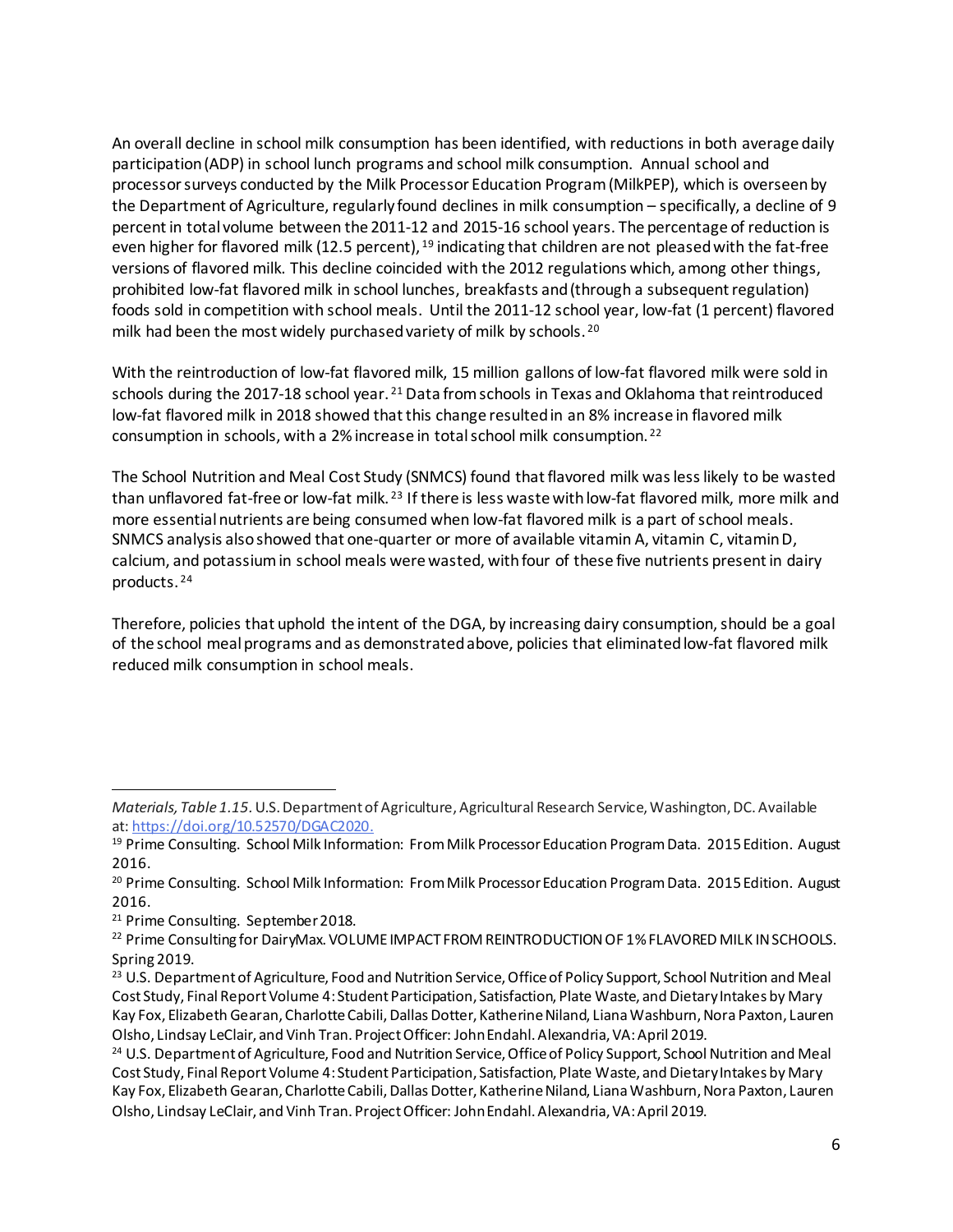If schools implement changes to their meal programs that would have the effect of reducing milk consumption, students are missing out on the 13 essential nutrients provided by milk. Schools that eliminated flavored milk found that less milk was consumed. [25,](#page-6-0) [26](#page-6-1)

Therefore, it is imperative that the regulations of the school meal programs include measures that will encourage consumption of milk. These policies would appropriately include low-fat flavored milk as an option in school meals for students who prefer this type of milk. Providing low-fat flavored milk as an option in schools also aligns with the preferences of American adults. A national survey conducted for IDFA by Morning Consult shows that 85% of parents with children in public school support including lowfat flavored milk in school meals. [27](#page-6-2) 

## Milk

Milk has been a core element of school meals and other federal child nutrition programs since their inception. Milk provides 13 essential nutrients, including three of the four nutrients identified as nutrients of public health concern in the 2020-2025 DGA—calcium, vitamin D, and potassium. [28](#page-6-3)

In a study of low-income children, 77% of their daily milk intake comes from school meals.<sup>[29](#page-6-4)</sup> Without milk in the school meals program, these children would consume even lower levels of milk and dairy, which is already under-consumed. Therefore, policies that keep milk in school meals and encourage children to select and consume the milk included in school breakfast and lunches are essential to ensuring students are receiving the nutrition they need to thrive.

### Flavored Milk

Flavored milks provide the same micronutrients as white milk, but with a flavor that many children prefer. Flavored milks, like all cow's milk, are a good or excellent source of 13 essential nutrients, including calcium, vitamin D, and potassium. Flavored milk aligns with the DGAbase. Specifically, the DGA recommend both low-fat and fat-free milk as nutrient-dense foods and note that small amounts of added sugars can be added to nutrient-dense foods – including low-fat or fat-free milk – to help meet food group recommendations.

A recent study identifies the impact of flavored milk on children's diets. Children from 2 to 18 years of age who drank flavored milk drank more milk than children who did not drink flavored milk, and

<span id="page-6-0"></span><sup>&</sup>lt;sup>25</sup> Quann EE, Adams D. Impact on milk consumption and nutrient intakes from eliminating flavored milk in elementary schools.*NutritionToday*. 2013;48(3):127–134

<span id="page-6-1"></span><sup>&</sup>lt;sup>26</sup> Hanks AS, Just DR, Wansink B. Chocolate milk consequences: a pilot study evaluating the consequences of banning chocolate milk in school cafeterias. PLoS One. 2014;9(4):e91022[PubMed]

<span id="page-6-2"></span><sup>&</sup>lt;sup>27</sup> Morning Consult-IDFA. National Tracking Poll on Low-fat Flavored Milk in School Meals. Survey conducted online February 16, 2022.Of 750 American adult parents surveyed, response to the survey question "Do you support or oppose including low-fat flavored milk (i.e. chocolate or strawberry milk) in public school meals for children in your community?" was as follows: 45% strongly support, 40% somewhat support, 6% don't know, 2% somewhat oppose, 7% strongly oppose.<br><sup>28</sup> U.S. Department of Agriculture and U.S. Department of Health and Human Services. *Dietary Guidelines for* 

<span id="page-6-3"></span>

<span id="page-6-4"></span>*Americans, 2020-2025*. 9th Edition. December 2020. Available at <u>DietaryGuidelines.gov</u>.<br><sup>29</sup> Cullen KW, Chen TA. The contribution of the USDA school breakfast and lunch program meals to student daily dietary intake. Prev Med Rep. 2016 Nov 28;5:82-85. doi: 10.1016/j.pmedr.2016.11.016. PMID: 27957411; PMCID: PMC5149064.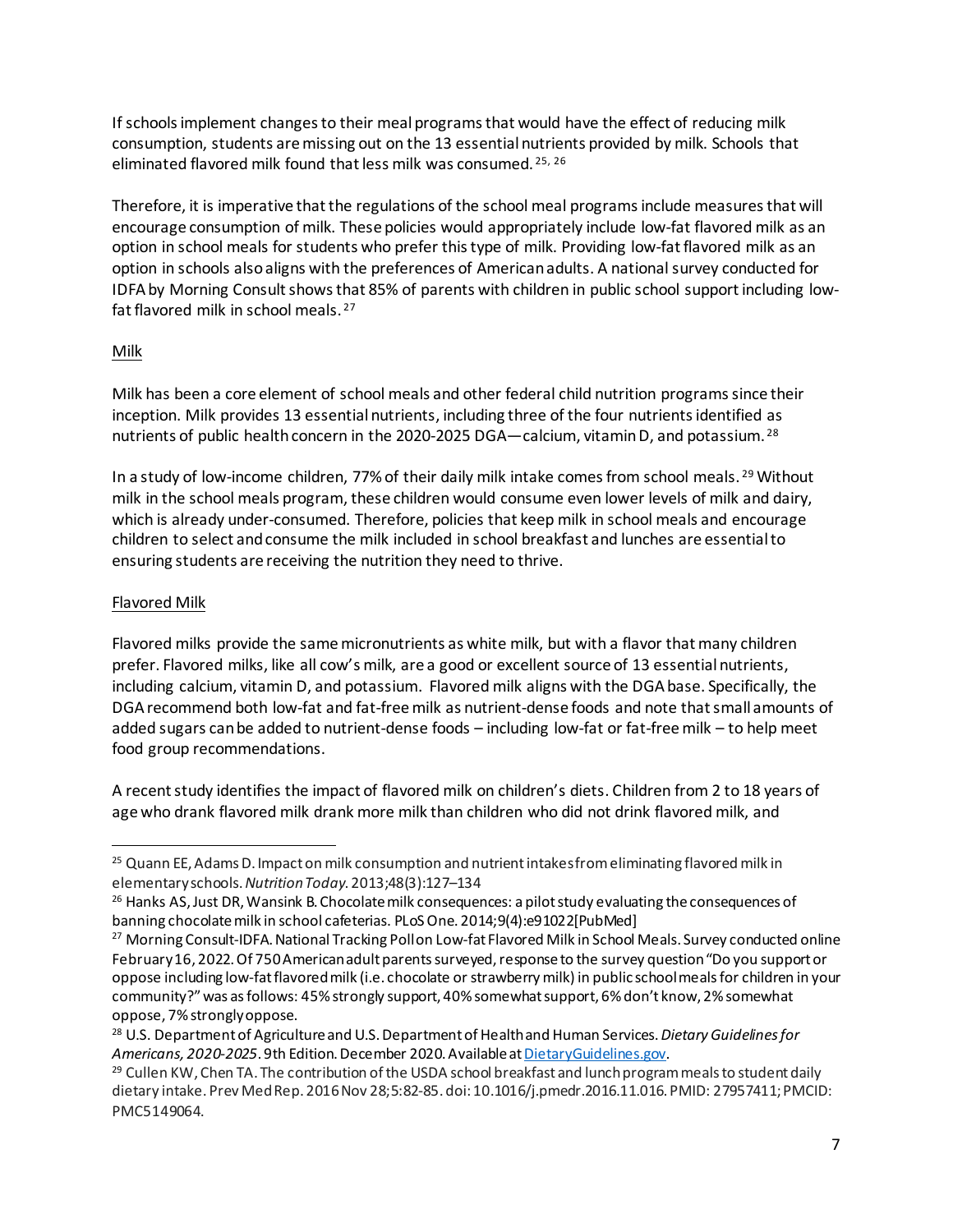therefore the flavored milk consumers had significantly higher intakes of vitamin D, calcium, potassium, and other nutrients. [30](#page-7-0)

Children consuming flavored milk in their diets had superior nutrient intakes compared to children that consumed only plain milk with no differences in body mass index.<sup>[31](#page-7-1)</sup> Another more recent study demonstrated that flavored milk consumption is associated with improvements in nutrient intake, but not associated with increased body weight of normal weight children. [32](#page-7-2)

Milk processors have significantly reduced the calorie and added sugar contents of flavored milk. Between the 2006-2007 and 2019-2020 school years, average added sugar levels declined by 57 percent, going from 16.7 grams to 7.1 grams in an 8-ounce serving of flavored school milk.<sup>[33](#page-7-3)</sup> In fact, flavored milk consumption has been found, in or out of schools, to only make up 4% of the added sugars in children's diets. [34](#page-7-4)

In addition to reducing the added sugars in flavored school milk, processors have also reduced the average number of calories. The average calorie content of flavored school milk declined significantly by 40 calories on average between school years 2006-2007 and 2019-2020. [35](#page-7-5) A similar survey also demonstrated that flavored school milk is just 25 calories more than the white milk served in schools. <sup>[36](#page-7-6)</sup>

With these formulation changes, the nutritional benefits of low-fat flavored milk are available with slightly higher calories than white milk and the same or slightly higher calories than fat-free flavored milk. As USDAFNS pointed out in the preamble to the 2017 interim final rule, an 8-ounce serving of low-fat flavored milk has 20-40 more calories than the same serving of fat-free flavored milk.<sup>[37](#page-7-7)</sup> The USDA data also shows that the difference in fat and saturated fat content is relatively small: 1 g of total fat and 0.6 g of saturated fat per cup of low-fat chocolate milk and 0 g of total fat and 0 g of saturated fat per cup of fat-free chocolate milk. [38](#page-7-8) Switching from fat-free to low-fat flavored milk may represent a small

<span id="page-7-0"></span><sup>30</sup> Nicklas TA, Saab R, Fulgoni VL. Is Flavored Milk Really a Bad Beverage Choice? The Nutritional Benefits of Flavore milk Ourweigh the Added Sugars Content. Acta Scientific Nutritional Health. 2022; 6(1):114-132.

<span id="page-7-1"></span><sup>&</sup>lt;sup>31</sup> Murphy MM, Douglas JS, Johnson RK, Spence LA. Drinking flavored or plain milk is positively associated with nutrient intake and is not associated with adverse effect on weight status in US children and adolescents. *J Am Diet Assoc*2008. 108:631-639.

<span id="page-7-2"></span><sup>&</sup>lt;sup>32</sup> Fayet-Moore F. Effects of flavored milk vs plain milk on total milk intake and nutrient provision in children. *Nutrition Reviews*, 2016. 74(1):1-17.

<span id="page-7-3"></span><sup>&</sup>lt;sup>33</sup> Prime Consulting. All Channel Tracking: The Projection of Milk Volume by Sales Channel, 2019 Edition, August 2020.

<span id="page-7-4"></span><sup>34</sup> Dairy Research Institute®, NHANES 2007-2010. (Nutrition Impact, LLC analysis. Ages 2+ years). Data Source: U.S. Department of Agriculture, Agricultural Research Service. 2013.

<span id="page-7-5"></span><sup>&</sup>lt;sup>35</sup> Prime Consulting. All Channel Tracking: The Projection of Milk Volume by Sales Channel, 2019 Edition, August 2020.

<span id="page-7-6"></span><sup>&</sup>lt;sup>36</sup> Prime Consulting. August 2016.

<span id="page-7-7"></span><sup>&</sup>lt;sup>37</sup> The preamble to the interim final rule notes that low-fat flavored milk contains 20-40 more calories per cup than fat-free flavored milk. However, the USDA-ARS National Nutrient Database for Standard Reference (Release 28 slightly revised May 2016) reports low-fat and fat-free unflavored milks contain 102 and 83 calories, respectively, which is only a 19-calorie difference. As the rule's preamble states, the calorie difference between low-fat and fatfree flavored milks is "almost entirely due to a difference in fat content", therefore we would expect a difference in calories closer to the lower end of the range presented in the interim final rule.<br><sup>38</sup> Chocolate milk, ready to drink, fat free, Food code 11511300, 0 g total fat and 0 g saturated fat per 248 g

<span id="page-7-8"></span>Chocolate milk, ready to drink, low fat, Food code 11511400, 1.11 g total fat and 0.616 g saturated fat per 248 g.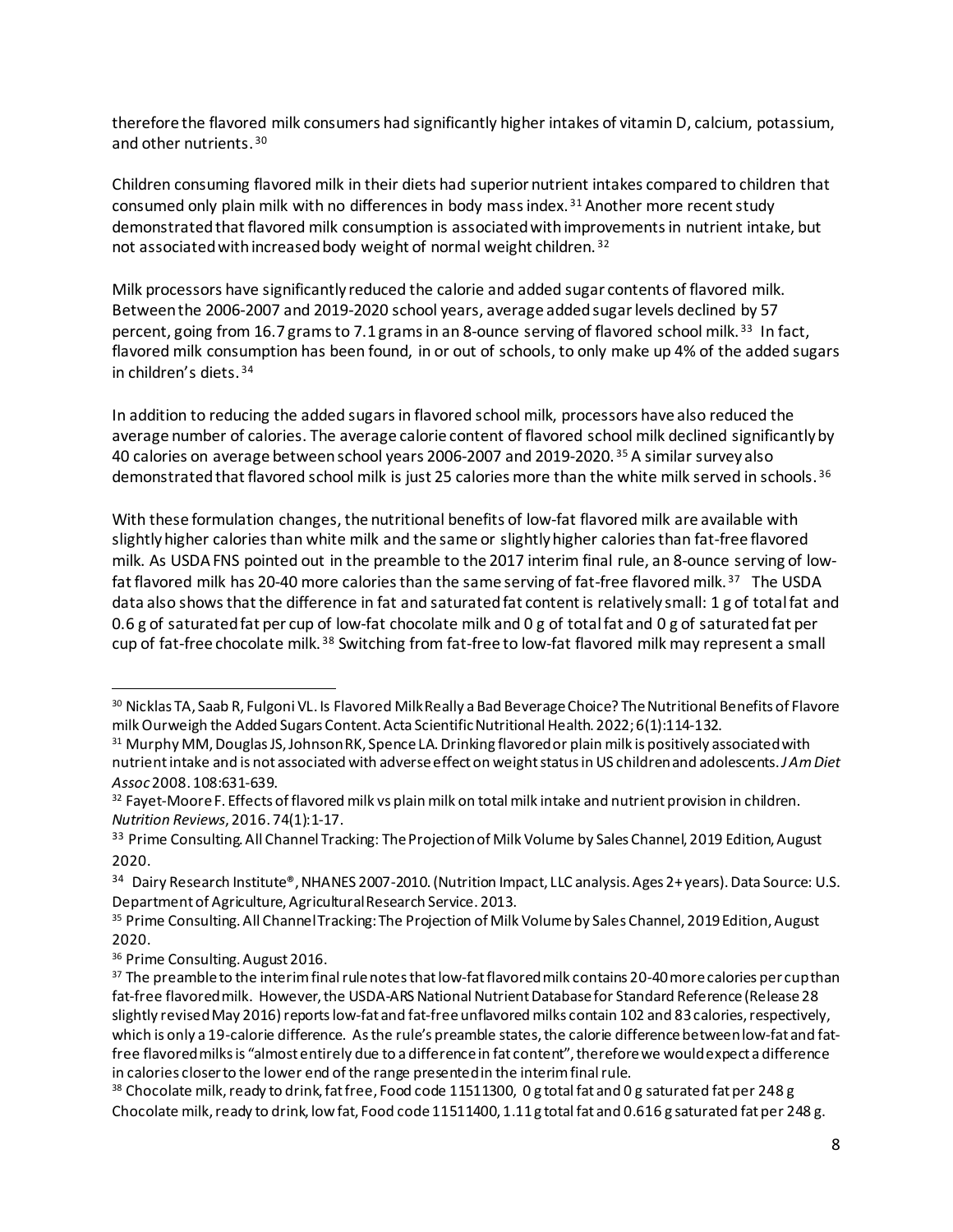increase in calories, if any, and a small increase in fat, without compromising on the nutrient properties of milk.

# Yogurt

Yogurt is a nutrient rich dairy product that provides many of the same essential nutrients as milk, such as calcium and protein. As with milk, yogurt is widely available in both unflavored and flavored varieties to be used either as an ingredient, eaten on its own or in conjunction with other foods, such as fruit. Yogurt is also widely available in a variety of formats, in large tubs for use as an ingredient or portioned out, or in individual cups or containers. These individual servings are particularly convenient for serving, especially for grab-and-go meals or in-classroom breakfast.

Consumption of yogurt has been associated with higher diet quality in children, with higher intake of multiple nutrients, including calcium, potassium, magnesium, and vitamin D.<sup>[39](#page-8-0)</sup> Yogurt consumption has been associated with lower incidence of cardiovascular risk factors in adolescents, particularly total and abdominal excess body fat. [40](#page-8-1)

In flavored yogurt, the amount of added sugar can also help increase the consumption of dairy, in keeping with recommended intakes of the DGA. This use of added sugar aligns with the recommendations of the 2020-2025 DGA that added sugars may be used to increase the intake of nutrient-dense foods and beverages. [41](#page-8-2)

The protein content is such that yogurt has been included as a meat alternate in the school meal programs. This role as a meat alternate is particularly key in the School Breakfast Program. In addition to being well-accepted as a breakfast food, a study identified yogurt inclusion at breakfast triggering an improvement in nutrient intake and in other nutrient dense foods, like fruit.<sup>[42](#page-8-3)</sup> When considering a variety of breakfast options, the optimal breakfast pattern for children was characterized by the inclusion of yogurt and milk among other foods and beverages. [43](#page-8-4) 

Scientific studies are pointing to the favorable effect of yogurt on the gut microbiome and related health status. Yogurt, including both low-fat and full-fat yogurt, has been shown to have beneficial influence on the microbiome, as well as associations with healthier dietary patterns and reduced visceral fat mass. [44](#page-8-5)

<span id="page-8-0"></span><sup>&</sup>lt;sup>39</sup> Cifelli CJ, Agarwal S, Fulgoni V. Association of Yogurt Consumption with Nutrient Intakes, Nutrient Adequacy and Diet Quality in American Children and Adults. *Nutrients* 2020, 12, 3435; doi:10.3390/nu12113435. 40 Moreno LA, Bel-Serrat S, Santaliestra-Pasías A, Bueno G. Dairy products, yogurt consumption, and

<span id="page-8-1"></span>cardiometabolic risk in children and adolescents. Nutr Rev. 2015 Aug;73 Suppl 1:8-14. doi: 10.1093/nutrit/nuv014. PMID: 26175484. 41 U.S. Department of Agriculture and U.S.Department of Health and Human Services.*Dietary Guidelines for* 

<span id="page-8-2"></span>Americans, 2020-2025. 9th Edition. December 2020. Available at DietaryGuidelines.gov.

<span id="page-8-3"></span><sup>42</sup> López-Sobaler AM, Cuadrado Soto E, Salas González MªD, Peral Suárez Á, Jiménez Ortega AI, Ortega RM. Papel del yogur en el desayuno de los niños [Role of yogurt in children's breakfast]. Nutr Hosp. 2019 Aug 27;36(Spec No3):40-43. Spanish. doi: 10.20960/nh.02806. PMID: 31368331.

<span id="page-8-4"></span><sup>43</sup> Drewnowski A, Rehm CD, Vieux F. Breakfast in the United States: Food and Nutrient Intakes in Relation to Diet Quality in National Health and Examination Survey 2011<sup>-</sup>2014. A Study from the International Breakfast Research Initiative. Nutrients. 2018 Sep 1;10(9):1200. doi: 10.3390/nu10091200. PMID: 30200424; PMCID: PMC6163505. <sup>44</sup> Le Roy CI, Kurilshikov A, Leeming ER, Visconti A, Bowyer RCE, Menni C, Fachi M, Koutnikova H, Veiga P,

<span id="page-8-5"></span>Zhernakova A, Derrien M, Spector TD. Yoghurt consumption is associated with changes in the composition of the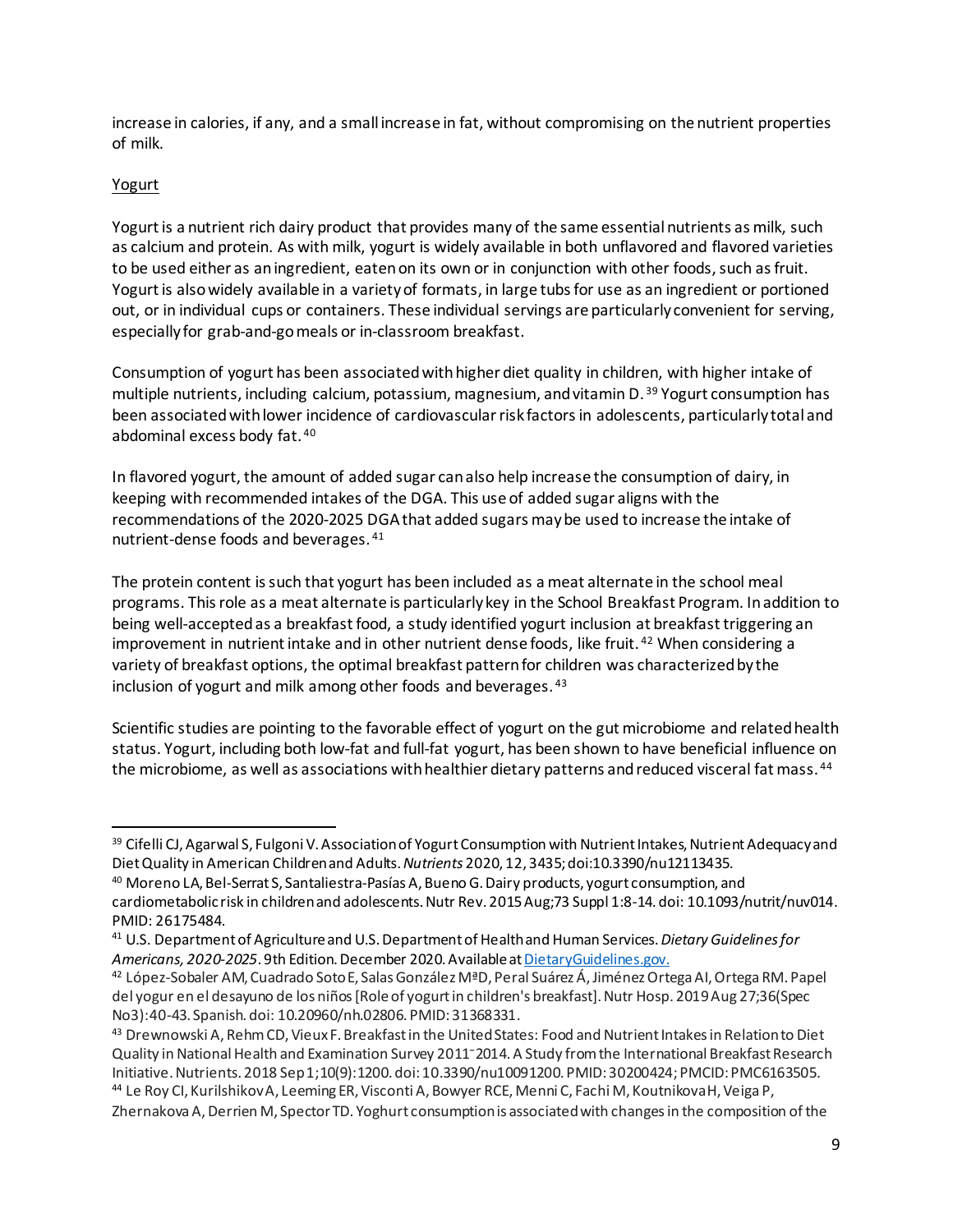Diets high in fermented foods, including yogurt, can increase microbiota diversity and decrease markers of inflammation. [45](#page-9-0)

## Cheese

Cheese is a significant source of nutrition in school meals. While different varieties of cheese have different nutrient profiles, cheeses do provide the dairy nutrient package, including calcium, high quality protein and other nutrients.

Cheese is available in many configurations of packaging and format. It can be used as an ingredient in other dishes or can be packaged individually in sticks or shapes. These individual servings can be a key part of grab and go or pre-packed meals.

Cheese is also identified as a meat alternate in the school meal programs. In many cases cheese is a major component of meal entrees. Cheese as a meat alternate becomes even more important as schools serve meat-free meal options. In many cases, these vegetarian options rely on cheese as the meat alternate to meet meal pattern requirements.

## **Dairy at All Fat Levels**

Research on milkfat and dairy products at all fat levels is progressing and will likely be considered in the 2025 DGA. Flexibility for dairy products should be provided to reduce delays in adjusting to the next DGA. In fact, the Australian Heart Foundation has changed their dietary recommendations to include dairy at all fat levels for the general population, while recommending reduced-fat varieties for those with high cholesterol. [46](#page-9-1) Dairy products at all fat levels, including reduced-fat and full fat milk, should be permitted as options for school meals, if the saturated fat and calorie levels do not exceedthe weekly average per meal.

Whole milk contains the same nutrients as all other fluid milk, including calcium, phosphorus, protein, vitamins A, D and B12, pantothenic acid, riboflavin, and niacin. This is true of other dairy products at all fat levels. While they do have higher levels of saturated fat than low-fat versions, a growing body of evidence indicates that consumption of full-fat dairy foods (milk, cheese, and yogurt) is not associated with higher risk of negative health outcomes, including obesity, diabetes, and heart disease.  $47,48$  $47,48$ 

Reduced-fat and whole milk make up most retail sales of milk, in turn being the milks that are consumed in students' homes. In fact, a recent survey shows that of American parents, 43% and 35% believe that

human gut microbiome and metabolome. BMC Microbiol. 2022 Feb 3;22(1):39. doi: 10.1186/s12866-021-02364-2. Erratum in: BMC Microbiol. 2022 Feb 28;22(1):66. PMID: 35114943; PMCID: PMC8812230.

<span id="page-9-0"></span><sup>45</sup> Wastyk HC, Fragiadakis GK, Perelman D, Dahan D, Merrill BD, Yu FB, Topf M, Gonzalez CG, Van Treuren W, Han S, Robinson JL, Elias JE, Sonnenburg ED, Gardner CD, Sonnenburg JL. Gut-microbiota-targeted diets modulate human immune status. Cell. 2021 Aug 5;184(16):4137-4153.e14. doi: 10.1016/j.cell.2021.06.019. Epub 2021 Jul 12. PMID: 34256014.

<span id="page-9-1"></span><sup>46 &</sup>quot;Milk, yoghurt and cheese." *Heart Foundation.*National Heart Foundation of Australia. <https://www.heartfoundation.org.au/healthy-eating/food-and-nutrition/dairy-foods>. Accessed October 2, 2019.

<span id="page-9-3"></span><span id="page-9-2"></span><sup>47</sup> Dariush Mozaffarian, Dairy foods, dairy fat, diabetes, and death: what can be learned from 3 large new investigations?, The American Journal of Clinical Nutrition, , nqz250, https://doi.org/10.1093/ajcn/nqz250.<br><sup>48</sup> Mozaffarian D. Dairy Foods, Obesity, and Metabolic Health: The Role of the Food Matrix Compared with Single Nutrients. Adv Nutr. 2019;10(5):917S–923S. doi:10.1093/advances/nmz053.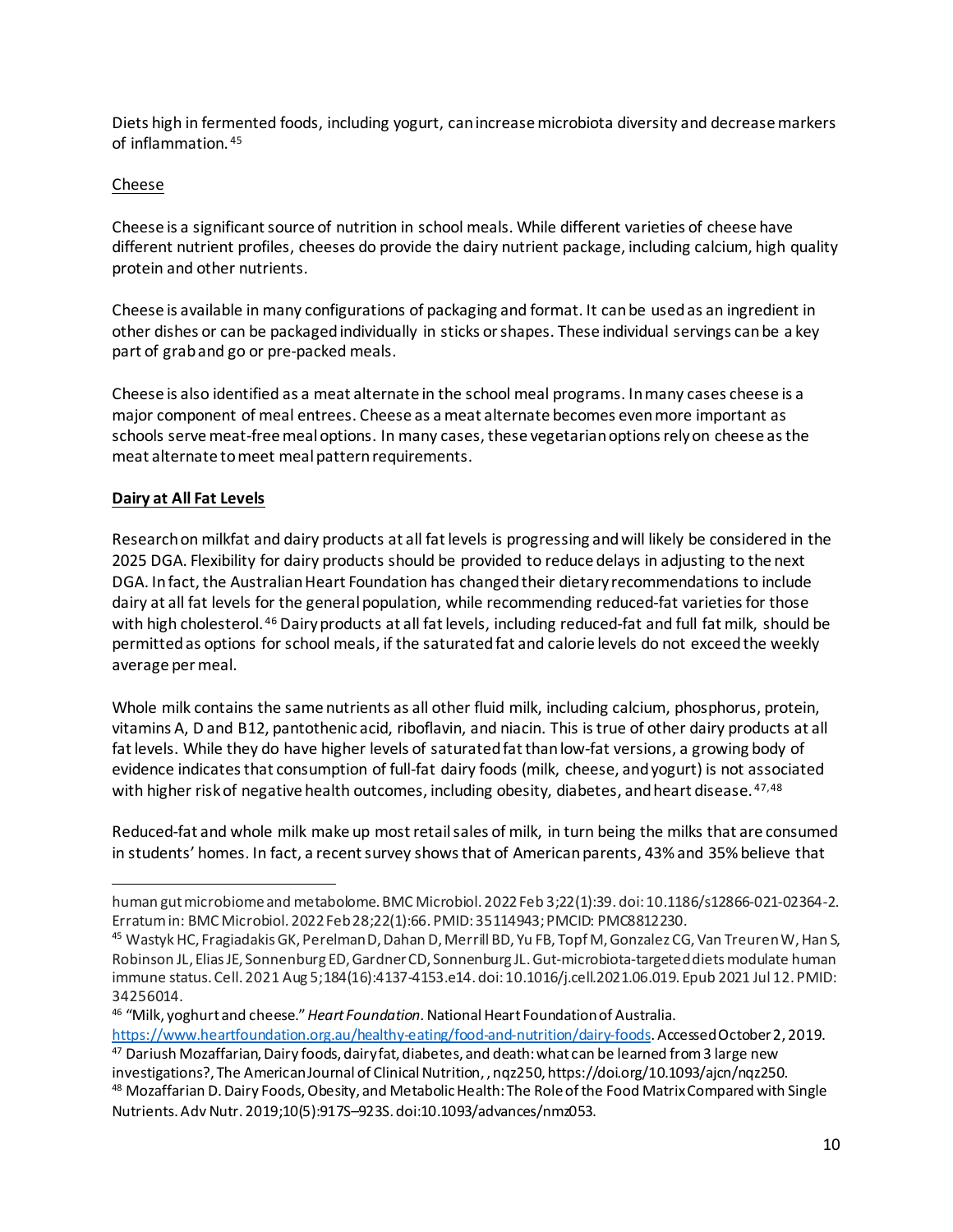whole milk and 2% (reduced fat) milk respectively are the healthiest options for their children. <sup>[49](#page-10-0)</sup> These milks provide the same 13 essential nutrients as all other milk, but with a different saturated fat and calorie content. If the current saturated fat and calorie limits are kept in place, the difference from reduced fat and whole milk would not make a material difference in the overall diets of these students for these nutrients but could greatly help increase milk intake.

Full fat cheese is also the most sold cheese type in retail markets, with relatively low levels of low-fat versions being produced, due to lack of demand.

Several recent research studies (including systematic reviews and meta-analysis) examining the effect of higher fat milk consumption found that it was associated with lower childhood obesity and concluded that dietary guidelines that recommend reduced-fat milk versions might not lower the risk of childhood obesity. [50](#page-10-1),[51,](#page-10-2)[52](#page-10-3),[53](#page-10-4) One of these systematic reviews [54](#page-10-5) also examined cardiometabolic health in children (2 to 18 y) in addition to adiposity and concluded that full-fat dairy consumption was not associated with increased body weight and adiposity, or with cardiometabolic risk in children.

Higher consumption of full-fat dairy has been shown to be associated with lower risk of total body fat mass in children. [55](#page-10-6) Whole milk has been found to increase satiety in children when served with breakfast. [56](#page-10-7) A systematic review showed that high-fat dairy products were inversely associated with risk of obesity. [57](#page-10-8)

A summary of multiple studies on full fat dairy foods found that the evidence showed no association with high blood pressure, cardiovascular disease, and type 2 diabetes. Some of the studies reviewed showed full fat dairy was associated with lower risk of obesity. [58](#page-10-9)

10.3945/jn.113.183640. Epub 2014 Apr 17. PMID: 24744312; PMCID: PMC4056647.

<span id="page-10-0"></span><sup>&</sup>lt;sup>49</sup> Morning Consult-IDFA. National Tracking Poll on Low-fat Flavored Milk in School Meals. Survey conducted online February 16, 2022.

<span id="page-10-1"></span><sup>&</sup>lt;sup>50</sup> Vanderhout SM, Aglipay M, Torabi N, Jüni P, da Costa BR, Birken CS, O'Connor DL, Thorpe KE, and Maguire JL. Whole milk compared with reduced-fat milk and childhood overweight: a systematic review and metaanalysis. *Am J Clin Nutr* 2019;00:1–14.

<span id="page-10-2"></span><sup>51</sup> O'Sullivan TA, Schmidt KA, and Kratz M. Whole-Fat or Reduced-Fat Dairy Product Intake, Adiposity, and Cardiometabolic Health in Children: A Systematic Review.*Adv Nutr 2020;00:1–23.*

<span id="page-10-4"></span><span id="page-10-3"></span><sup>&</sup>lt;sup>52</sup> Dougkas A, Barr S, Reddy S and Summerbell CD. A critical review of the role of milk and other dairy products in the development of obesity in children and adolescents.*Nutrition Research Reviews (2019), 32, 106–127.* 53 Kang K, Sotunde OF, and Weiler HA. Effects of Milk and Milk-Product Consumption on Growth among Children and Adolescents Aged 6-18 Years: A Meta-Analysis of Randomized Controlled Trials. *Adv Nutr 2019;10:250-261*

<span id="page-10-5"></span><sup>54</sup> O'Sullivan TA, Schmidt KA, and Kratz M. Whole-Fat or Reduced-Fat Dairy Product Intake, Adiposity, and Cardiometabolic Health in Children: A SystematicReview.*Adv Nutr 2020;00:1–23.*

<span id="page-10-6"></span><sup>55</sup> Bigornia SJ, LaValley MP, Moore LL, Northstone K, Emmett P, Ness AR, Newby PK. Dairy intakes at age 10 years do not adversely affect risk of excess adiposity at 13 years. J Nutr. 2014 Jul;144(7):1081-90. doi:

<span id="page-10-7"></span><sup>56</sup> Kavezade S, Mozaffari-Khosravi H, Aflatoonian M, Asemi M, Mehrabani S, Salehi-Abargouei A. The effects of whole milk compared to skim milk and apple juice consumption in breakfast on appetite and energy intake in obese children: a three-way randomized crossover clinical trial. BMC Nutr. 2018 Dec 10;4:44. doi: 10.1186/s40795- 018-0253-8. PMID: 32153905; PMCID: PMC7050899.

<span id="page-10-8"></span><sup>&</sup>lt;sup>57</sup> Kratz M, Baars T, Guyenet S. The relationship between high-fat dairy consumption and obesity, cardiovascular, and metabolic disease. Eur J Nutr 2013;52:1-24.

<span id="page-10-9"></span><sup>58</sup> Astrup A, et al Regular-fat dairy and human health: a synopsis of symposia presented in Europe and North American (2014-2015). Nutrients 2016, 8, 463.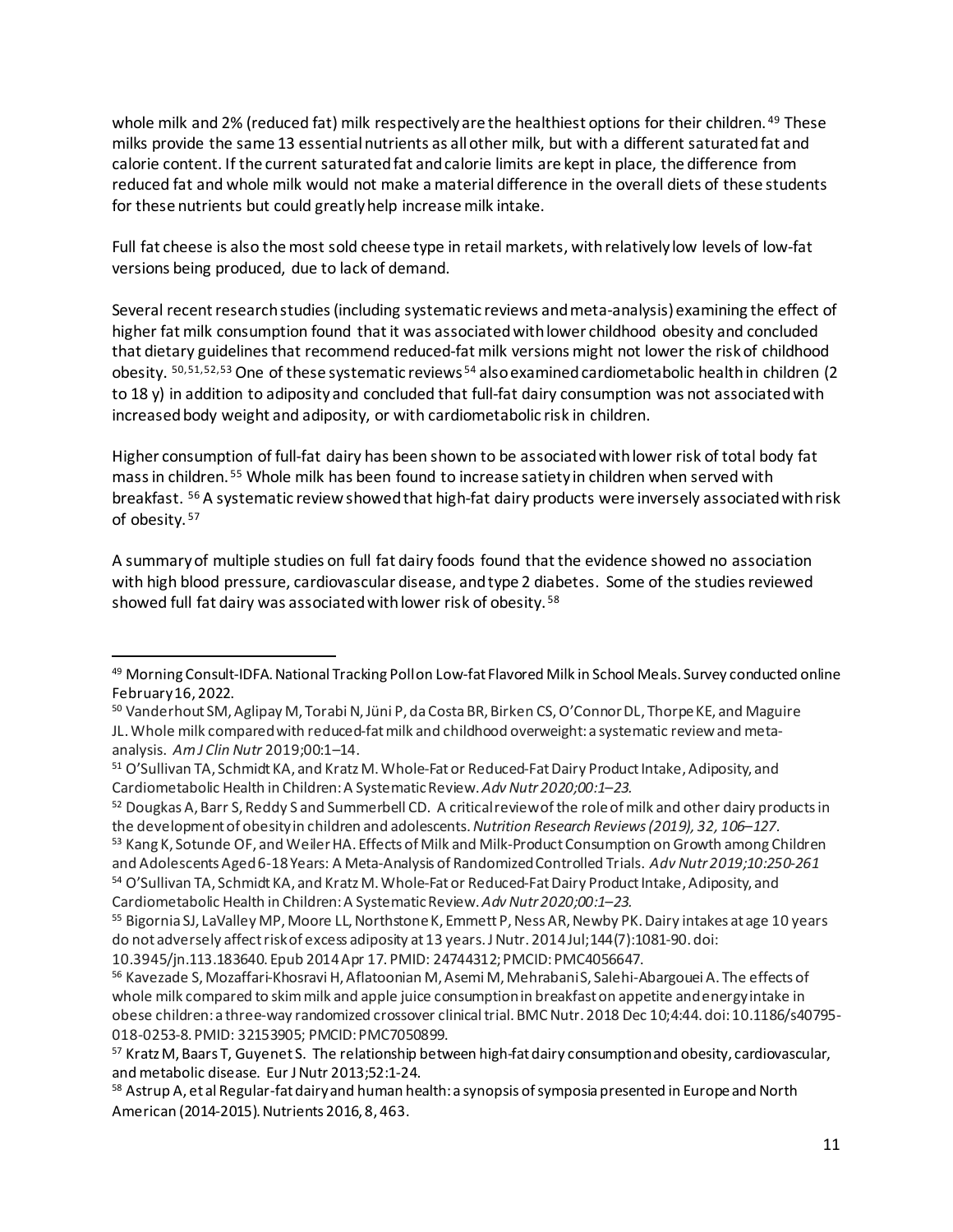Consumption of full fat dairy has been found to be associated with neutral or lower risk of heart disease. [59](#page-11-0) A meta-analysis of 29 studies indicated that there is no negative effect on heart health of dairy, milk and yogurt, no matter whether those dairy products were full fat or low-fat. <sup>60</sup>

A review of the recent science stated: "No long-term studies support harms, and emerging evidence suggests some potential benefits, of dairy fat or high-fat dairy foods .... "<sup>[61](#page-11-2)</sup> Another stated, "The present evidence suggests that whole-fat dairy foods do not cause weight gain, that overall dairy consumption increases lean body mass and reduces body fat, that yogurt consumption and probiotics reduce weight gain, that fermented dairy consumption including cheese is linked to lower CVD risk, and that yogurt, cheese, and even dairy fat may protect against type 2 diabetes. Based on the current science, dairy consumption is part of a healthy diet, without strong evidence to favor reduced-fat products; while intakes of probiotic-containing unsweetened and fermented dairy products such as yogurt and cheese appear especially beneficial." [62](#page-11-3)

### **Reduced Lactose Dairy Options**

Our previous comments point to the important nutritional role of dairy foods, such as milk, yogurt, and cheese. However, the predominance of lactose maldigestion is a real concern for many Americans, especially among certain sub-groups of the population. Fortunately, abundant reduced lactose or lactose-free options are available, while some dairy foods are naturally lower in lactose than others.

A review points to the link between low intake of dairy due to concerns over lactose intolerance and decreased bone density. This review recommends that consumers with lactose intolerance consume the recommended three servings of lactose-free dairy to avoid nutrient shortfalls and ensure healthy bones. [63](#page-11-4) Avoiding dairy can impact getting enough calcium, potassium, and vitamin D - nutrients already lacking in the American diet. [64,](#page-11-5)[65](#page-11-6)

Cow's milk with lower levels of lactose, such as milk with lactase enzyme added, provides the same nutrients as regular milk. However, the lower amount of lactose may ensure that the milk is more comfortable for students with lactose maldigestion to include in their meals. These types of milk will still provide the same dairy nutrition.

<span id="page-11-0"></span><sup>&</sup>lt;sup>59</sup> Lordan R, A Tsoupras, B Mitra, I Zabetakis. Dairy fats and cardiovascular disease: do we really need to be concerned? Foods 2018:7, 29.

<span id="page-11-1"></span> $60$  Guo J et al. Milk and dairy consumption and risk of cardiovascular diseases and all-cause mortality: doseresponse meta-analysis of prospective cohort studies. Eur J Epidemiol 2017 32(4): 269-287.

<span id="page-11-2"></span><sup>&</sup>lt;sup>61</sup> Mozaffarian D. Dietary and Policy Priorities for Cardiovascular Disease, Diabetes, and Obesity: A Comprehensive Review. Circulation 2016; 133: 187-225.

<span id="page-11-3"></span><sup>62</sup> Mozaffarian Dariush, Dairy Foods, Obesity, and Metabolic Health: The Role of the Food Matrix Compared with Single Nutrients, Advances in Nutrition, Volume 10, Issue 5, September 2019, Pages 917S–923S, https://doi.org/10.1093/advances/nmz053

<span id="page-11-4"></span><sup>63</sup> Hodges JK et al. Lactose Intolerance and Bone Health: The Challenge of Ensuring Adequate Calcium Intake. Nutrients. 2019, 11, 718.

<span id="page-11-5"></span><sup>64</sup> U.S. Department of Health and Human Services and U.S. Department of Agriculture. 2015-2020 Dietary

<span id="page-11-6"></span>Guidelines for Americans 8th Edition.<br><sup>65</sup> Savaiano DA, Boushey CJ, McCabe GP. Lactose intolerance symptoms assessed by meta-analysis: a grain of truth that leads to exaggeration. J Nutr. Apr 2006;136(4):1107-1113.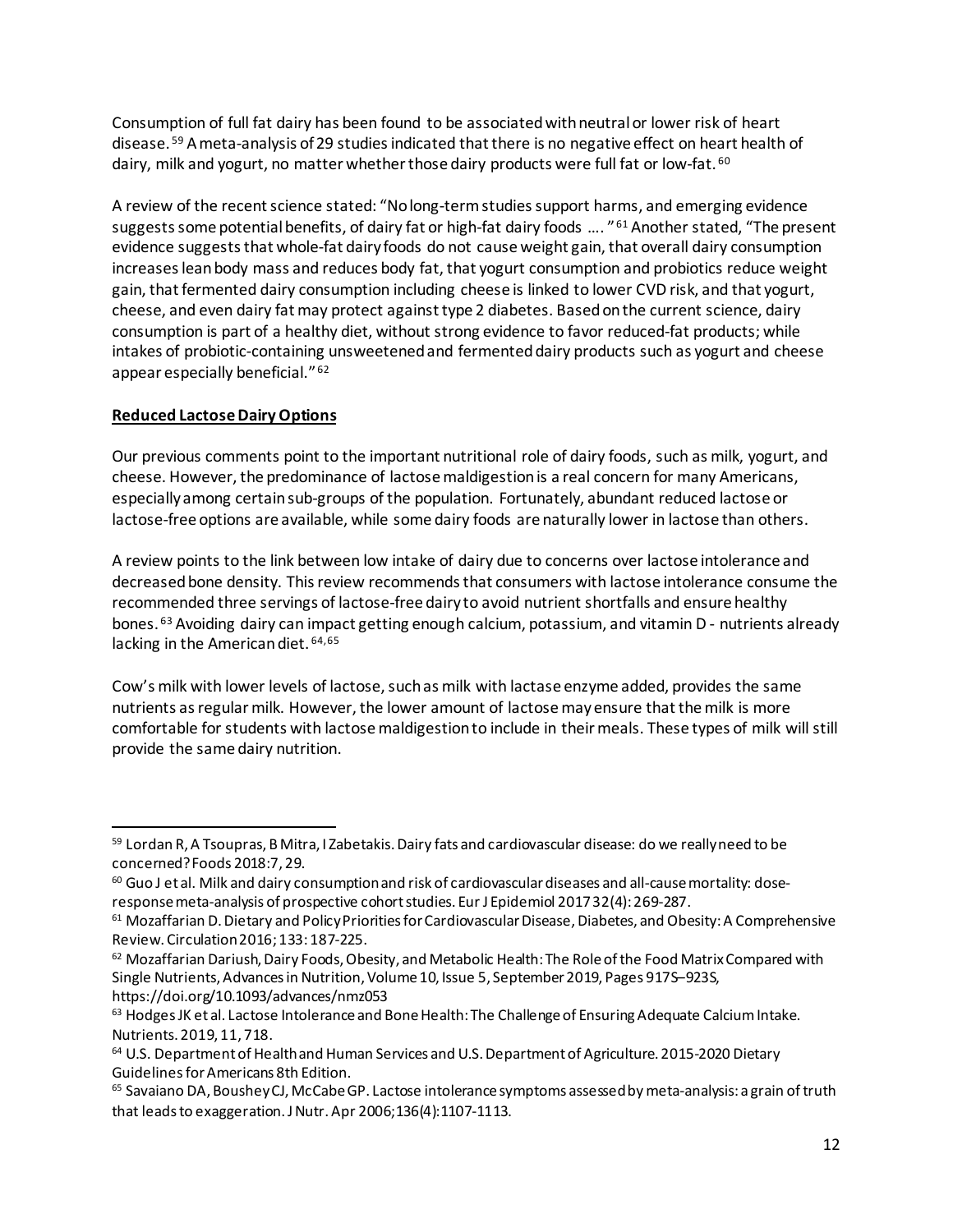In addition, yogurt is, for many people, a more easily digestible alternative to conventional milk because, on average, it contains less lactose than milk. [66](#page-12-0) In addition, yogurt's live and active cultures continue to have activity in the intestinal tract and may allow lactose intolerant individuals to enjoy dairy products with fewer associated symptoms. 67

Natural cheese is naturally low in lactose. For people who choose to not regularly consume fluid milk products because of their lactose content, cheese is an excellent way of obtaining the nutrition of dairy foods. Natural cheeses such as cheddar, Colby, Monterey Jack, mozzarella and Swiss contain minimal amounts of lactose, because most of the lactose is removed when the curds are separated from the whey in the cheesemaking process. According to the Institute of Medicine, those with lactose intolerance can rely on cheese as a source of calcium: "... virtually unrestricted amounts of reduced-fat hard cheeses with very low amounts of lactose may be ingested to ensure adequate intakes of calcium." [68](#page-12-2)

A National Institute of Health expert committee urged Americans who think they may be lactose intolerant to get tested before they unnecessarily eliminate dairy foods from their diet. [69](#page-12-3) The 2020-2025 DGArecommended low lactose or lactose-reduced dairy products such as lactose reduced milk, yogurt and cheese, as a way for individuals to avoid lactose, yet still obtain the nutritional benefits of dairy.<sup>[70](#page-12-4)</sup>

This advice is doubly important when considering the nutrient contribution of lactose-free milk and dairy products. If students avoid dairy due to concerns over lactose content, the intake of these nutrients can be negatively affected. The National Medical Association has taken a position that the nutrients provided by dairy products are important and that avoiding these products due to a concern about lactose intolerance could lead to negative health outcomes. [71](#page-12-5)

Based on the nutrient package that is unique to dairy foods and the loss of nutrients when dairy is not consumed, school meal nutrition standards should encourage yogurt, cheese and lactose-reduced milk as the first choice in school meals for lactose intolerant children.

## **Nutrient Limits**

Eating patterns recommended by the DGAinclude a variety of foods and beverages. It is this combination of intake of foods and beverages over a week or longer that contributes to overall health. The school meal programs are based on a similar approach, considering an overall intake, best demonstrated by the weekly average used as the basis for limits on calories, saturated fat, and sodium.

<span id="page-12-0"></span><sup>&</sup>lt;sup>66</sup> Webb D, Donovan SM, Meydani SN. The role of yogurt in improving the quality of the American diet and meeting dietary guidelines. Nutr Rev. 2014; 72(3):180-189. 69. Intolerance in clinical practice—myths and realities. 67 Lomer MC, Parkes GC, Sanderson JD. Review article: lactose intolerance in clinical practice—myths and realitie

<span id="page-12-1"></span>Aliment Pharmacol Ther. 2008;27:93–103.

<span id="page-12-2"></span><sup>68</sup> IOM (Institute of Medicine). Dietary Reference Intakes for Calcium and Vitamin D. Washington, D.C.: The National Academies Press; 2011:498.

<span id="page-12-3"></span><sup>69</sup> Suchy FJ, Brannon PM, Carpenter TO, Fernandez JR, Gilsanz V, Gould JB, Hall K, Hui SL, Lupton J, Mennella J, Miller NJ, Osganian SK, Sellmeyer DE, Wolf MA. NIH Consensus Development Conference Statement: Lactose Intolerance and Health. NIH Consensus Scientific Statements. 2010 Feb 22-24; 27(2):1-27).<br><sup>70</sup> U.S. Department of Agriculture and U.S. Department of Health and Human Services. *Dietary Guidelines for* 

<span id="page-12-4"></span>*Americans, 2020-2025.* 9th Edition. December 2020. Available at DietaryGuidelines.gov.

<span id="page-12-5"></span><sup>71</sup> Bailey RK et al. Lactose Intolerance and Health Disparities Among African Americans and Hispanic Americans: An Updated Consensus Statement. J Natl Med Assoc. 2013; 105; 112-127.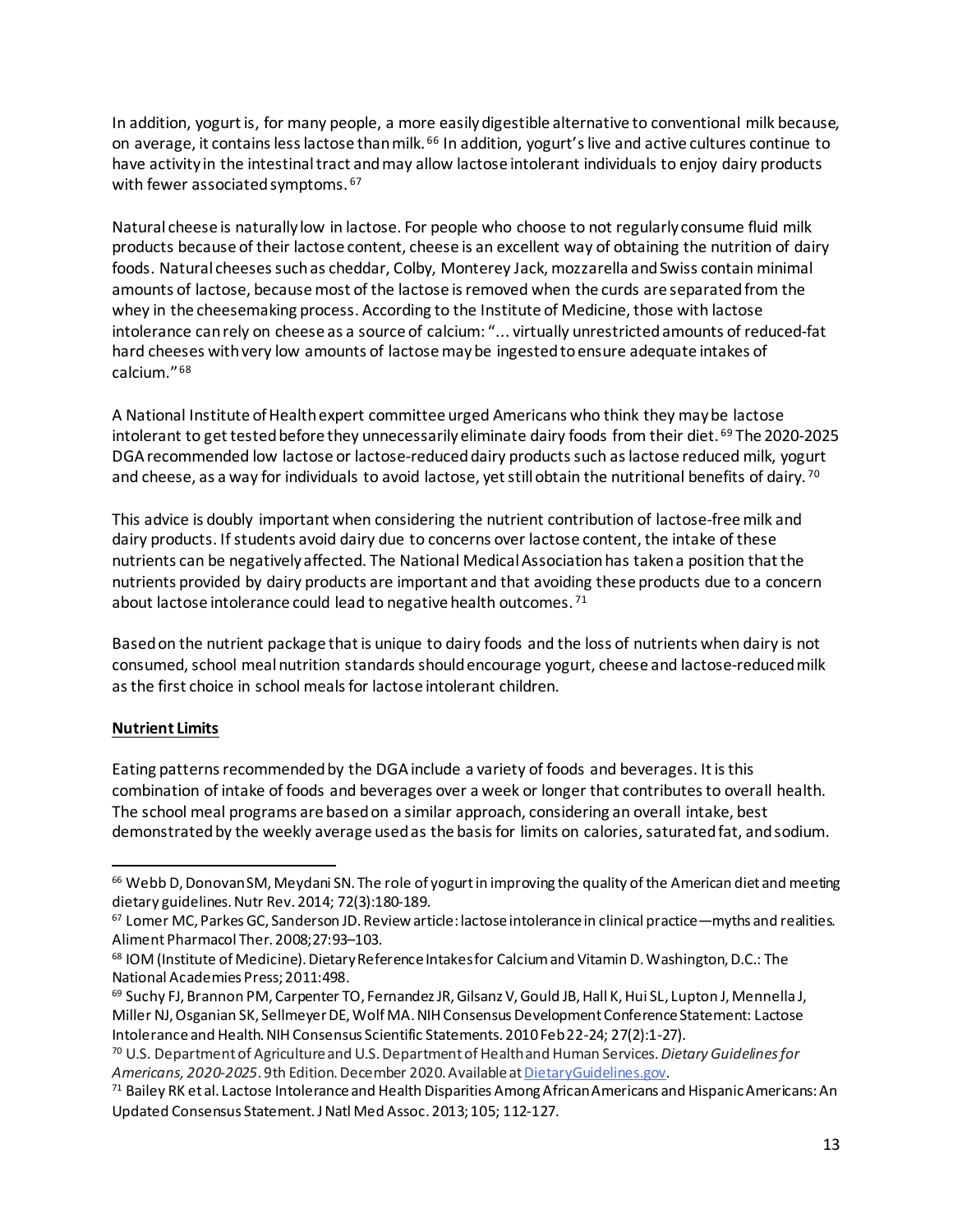This weekly average approach should be continued rather than setting levels for individual foods. The weekly average permits some days or menu items to be higher in a particular nutrient while being offset by lower content on other days. This permits a wider variety of options, while keeping the overall diet within nutritional goals.

#### Added Sugar

Responding to the discussion from the rule, if a limit is placed on added sugar, it would be most appropriate to set this on a weekly average basis, as is currently done with sodium and saturated fat. It would not be appropriate to set limits on a single food basis.

Another key consideration is what food the sugars are added to and what other nutrients may be consumed with that product with added sugar. The 2020-2025 DGA stated that "[a] small amount of added sugars, saturated fat, or sodium can be added to nutrient-dense foods and beverages to help meet food group recommendations…." The 2015-2020 DGA were even more explicit, stating "Healthy eating patterns can accommodate other nutrient-dense foods with small amounts of added sugars, such as… fat-free yogurt, as long as calories from added sugars do not exceed 10 percent per day, total carbohydrate intake remains within the Acceptable Macronutrient Distribution Range, andtotal calories intake remains within limits." [72](#page-13-0) The 2015-2020 DGA also states, "Some sweetened milk and yogurt products may be included in a healthy eating pattern as long as the total amount of added sugars consumed does not exceed the limit for added sugars, and the eating pattern does not exceed calorie limits." [73](#page-13-1)

Flavored dairy products such as yogurt and milk are prime examples of using added sugars to increase consumption of nutrient-dense foods. Flavored, sweetened dairy products, such as milk and yogurt, contain the same composition as their unflavored counterparts and count toward the recommended servings of the dairy group.

Flavored milks, like all cow's milk, are a source of 13 essential nutrients, including calcium, vitamin D, and potassium. Yogurt is a nutrient-dense source of high-quality protein, calcium, potassium, riboflavin, vitamin B12, and phosphorous. Some yogurts have vitamin D added. For many people, added flavors and sweeteners make yogurt more palatable, meaning that they are more likely to increase their intake of calcium, protein, potassium, vitamins A and D and other important nutrients present in each serving of yogurt.

Sweetened milk and yogurt can fit into the DGA's recommended eating patterns because the limit on added sugar applies to the diet as a whole, not to a single food or beverage. Flavored milk and yogurt are nutrient dense and provide significant nutritional benefits. The moderate levels of added sugars in these products increase palatability, thereby encouraging Americans to eat these nutrient-dense foods. This is one policy that can encourage increased consumption of dairy, meeting one of the goals of the Dietary Guidelines for Americans and providing essential nutrients in the diets of children participating in the school meal programs.

<span id="page-13-0"></span><sup>72</sup> U.S. Department of Health and Human Services and U.S. Department of Agriculture. 2015-2020 Dietary Guidelines for Americans 8th Edition.

<span id="page-13-1"></span><sup>&</sup>lt;sup>73</sup> U.S. Department of Health and Human Services and U.S. Department of Agriculture. 2015-2020 Dietary Guidelines for Americans 8th Edition.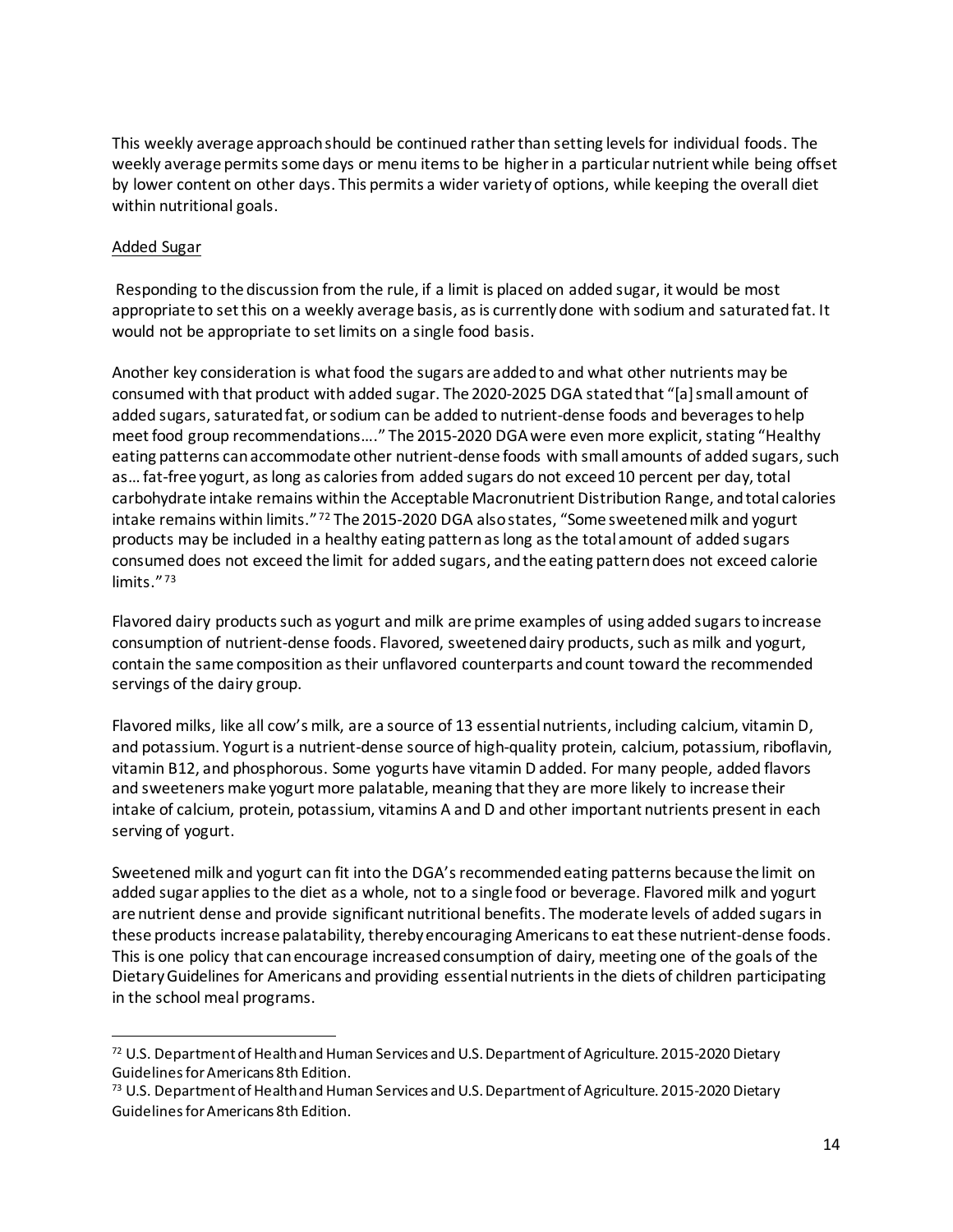#### Sodium

While we appreciate USDA's more gradual approach to reducing sodium for the next two school years, there continue to be challenges and concerns with further reductions of sodium, especially in cheese where salt and sodium provide significant functionality and safety. As USDA works toward any further sodium reductions in school meals, we encourage the Department to engage with stakeholders and food suppliers to identify levels that will support nutritious meal patterns that can include a wide range of foods, as well as providing an adequate timeframe needed to reformulate without jeopardizing food safety, student acceptance or increasing food waste.

Making any further reductions gradually and with stakeholder consultation would be helpful to the many schools that have found it challenging to obtain food items with lower sodium that are also acceptable to students, especially for school districts that are not set up for from-scratch cooking. The additional time would be particularly useful as school food authorities are currently undergoing significant changes to the school meal programs to adapt to restrictions resulting from the COVID-19 pandemic. Expecting a swift change to sodium levels would be unrealistic as this has not been one of the changes for which they had been preparing.

If changes are made to sodium requirements, there must be sufficient time after publication of these new requirements, but prior to mandatory implementation, to provide for severalsteps, including reformulation of both ingredients and final products, taste testing and adjustment of student tastes, and the lead time needed to meet the bidding process. Even with this time, there may be some products or ingredients that just are not able to meet sodium requirements without significant food safety, food waste and functionality implications.

While there continue to be efforts from food companies to develop lower sodium products, there are some foods such as cheese for which salt and hence sodium serves a functional and food safety role that makes it particularly difficult to formulate new options. In cheese, salt promotes food safety by affecting fermentation, which can influence pH and water activity, while also preventing the growth of pathogens. Salt is not added to cheese beyond levels necessary for functionality and for food safety parameters. There are multiple hurdles to reducing sodium levels in many types of cheese, including technological feasibility, efficacy of salt substitutes and regulatory requirements. While some reductions may be technically feasible, the final product may not be acceptable due to flavor. In some cases, reducing sodium could result in product that would present a significant food safety risk, increased food waste and decreased shelf-life.

The regulatory requirements for meat alternates can also make sodium reductions more difficult. When cheese is used as a meat alternate in school meals, either on its own or as part of an entrée, two ounces of cheese must be served to satisfy the meat alternate requirement for school lunch. When cheese is used as part of an entrée and combined with other components of that entrée, such as sauce and crust in a pizza, the meal pattern requirements and functionality of salt in each component add further challenges to sodium reductions.

#### Saturated Fat

As indicated above, while milkfat in dairy foods contains various types of saturated fatty acids, a growing body of emerging research has shown the role of milkfat in the diet and health is different from